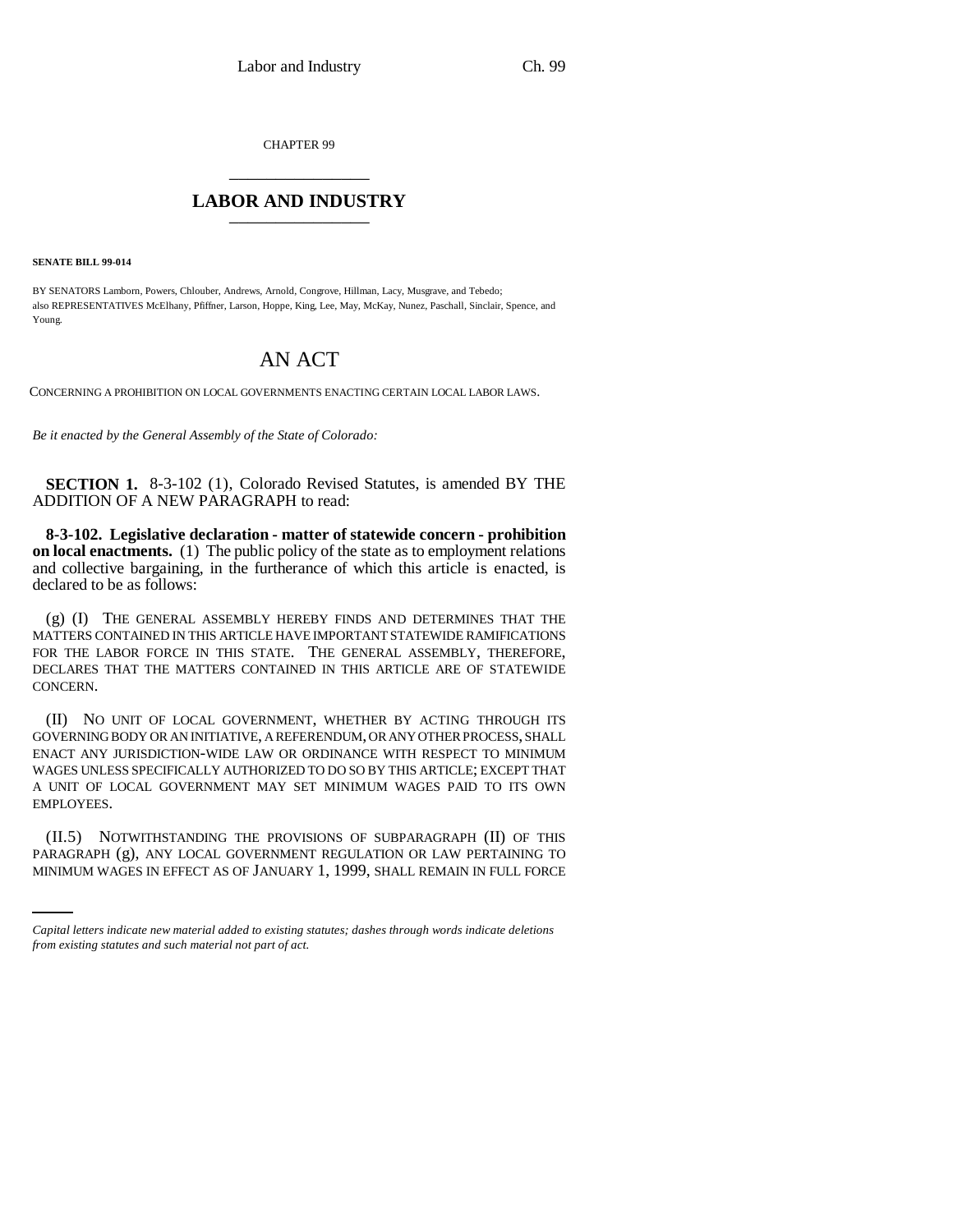AND EFFECT UNTIL SUCH LAW IS REPEALED BY THE LOCAL GOVERNMENT ENTITY THAT ENACTED THE LAW.

(III) IF IT IS DETERMINED BY THE OFFICER OR AGENCY RESPONSIBLE FOR DISTRIBUTING FEDERAL MONEYS TO A LOCAL GOVERNMENT THAT COMPLIANCE WITH THIS PARAGRAPH (g) MAY CAUSE DENIAL OF FEDERAL MONEYS THAT WOULD OTHERWISE BE AVAILABLE OR WOULD OTHERWISE BE INCONSISTENT WITH REQUIREMENTS OF FEDERAL LAW, THIS SECTION SHALL BE SUSPENDED, BUT ONLY TO THE EXTENT NECESSARY TO PREVENT DENIAL OF THE MONEYS OR TO ELIMINATE THE INCONSISTENCY WITH FEDERAL REQUIREMENTS.

**SECTION 2.** 8-6-101, Colorado Revised Statutes, is amended to read:

**8-6-101. Legislative declaration - minimum wage of workers - matter of statewide concern - prohibition on local minimum wage enactments.** (1) The welfare of the state of Colorado demands that workers be protected from conditions of labor which THAT have a pernicious effect on their health and morals, and it is therefore declared, in the exercise of the police and sovereign power of the state of Colorado, that inadequate wages and unsanitary conditions of labor exert such pernicious effect.

(2) THE GENERAL ASSEMBLY HEREBY FINDS AND DETERMINES THAT ISSUES RELATED TO THE WAGES OF WORKERS IN COLORADO HAVE IMPORTANT STATEWIDE RAMIFICATIONS FOR THE LABOR FORCE IN THIS STATE. THE GENERAL ASSEMBLY, THEREFORE, DECLARES THAT THE MINIMUM WAGES OF WORKERS IN THIS STATE ARE A MATTER OF STATEWIDE CONCERN.

(3) (a) NO UNIT OF LOCAL GOVERNMENT, WHETHER BY ACTING THROUGH ITS GOVERNING BODY OR AN INITIATIVE, A REFERENDUM, OR ANY OTHER PROCESS, SHALL ENACT ANY JURISDICTION-WIDE LAWS WITH RESPECT TO MINIMUM WAGES; EXCEPT THAT A UNIT OF LOCAL GOVERNMENT MAY SET MINIMUM WAGES PAID TO ITS OWN EMPLOYEES.

(b) NOTWITHSTANDING THE PROVISIONS OF PARAGRAPH (a) OF THIS SUBSECTION (3), ANY LOCAL GOVERNMENT REGULATION OR LAW PERTAINING TO MINIMUM WAGES IN EFFECT AS OF JANUARY 1, 1999, SHALL REMAIN IN FULL FORCE AND EFFECT UNTIL SUCH LAW IS REPEALED BY THE LOCAL GOVERNMENT ENTITY THAT ENACTED THE LAW.

(c) IF IT IS DETERMINED BY THE OFFICER OR AGENCY RESPONSIBLE FOR DISTRIBUTING FEDERAL MONEYS TO A LOCAL GOVERNMENT THAT COMPLIANCE WITH THIS SUBSECTION (3) MAY CAUSE DENIAL OF FEDERAL MONEYS THAT WOULD OTHERWISE BE AVAILABLE OR WOULD OTHERWISE BE INCONSISTENT WITH REQUIREMENTS OF FEDERAL LAW, THIS SECTION SHALL BE SUSPENDED, BUT ONLY TO THE EXTENT NECESSARY TO PREVENT DENIAL OF THE MONEYS OR TO ELIMINATE THE INCONSISTENCY WITH FEDERAL REQUIREMENTS.

**SECTION 3.** 8-12-102, Colorado Revised Statutes, is amended to read:

**8-12-102. Legislative declaration.** (1) It is the policy of this state to foster the economic, social, and educational development of young people through employment.